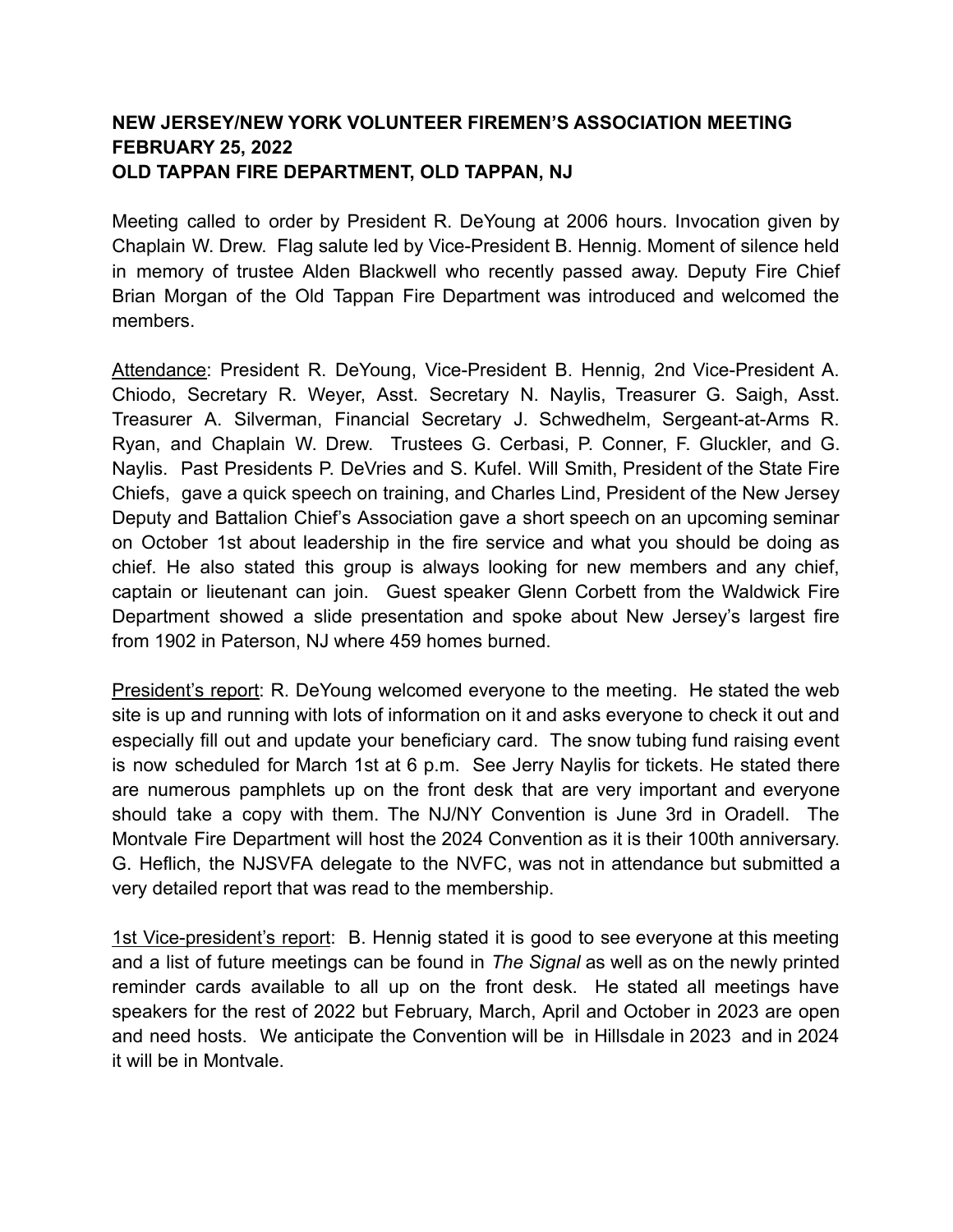2nd Vice-president's report: A. Chiodo welcomed all to the meeting. He stated two firefighters in California died in a fire due to their Scott Paks being defective and lawsuits are pending. He spoke of the beefsteak fundraiser he is trying to put together at the Fiesta possibly on a Thursday night in the summer that will be open to all. The Fiesta would charge the NJ/NY \$47.00 per person so the ticket cost will be higher. Further discussion regarding this fundraiser will take place at an upcoming E-Board meeting.

Treasurer's report: Treasurer G. Saigh read his report. A motion to accept it was made, seconded, and approved. There will be no clothing bin checks coming in for a while due to the owner having financial problems and damage done to his vehicles that empty the bins. He already owes the NJ/NY two months in back income. G. Saigh stated funds will have to be raised going forward as right now there are 341 members on file due a death benefit when they pass away but the budget cannot support those claims with the funds on hand. G. Saigh reported the NJ/NY scholarship deadline is April 20th, The valor award and unit citation deadline is May 1st. If you need an application, it is on the website. F. Gluckler reported on the Rudy Appeld and Ladies Auxiliary Awards available through the NJ/NY and asked the membership to please find people who deserve to be honored for these awards which will be given out at the annual convention.

Financial secretary's report: J. Schwedhelm read his report. He stated a total of \$1,310 in personal dues was received and \$550 in company dues. He stated there are a lot of outstanding dues and asks everyone to please pay what they owe. The audit of the books will be done in July.

Trustee's report: It was mentioned the by-laws need to get updated.

G. Naylis gave the following report: 572 new Bills have been filed this month in the New Jersey legislature making over 3,500 Bills filed since January 11th. One Bill is asking for a \$5,000 income tax exemption for all firefighters; this has been asked for before and usually goes nowhere. New legislature districts for the State Firemen's Association have been drawn. The adoption process for the Junior Firefighter regulations and the new fire code are moving forward; they are in the NJ Governor's hands right now for review prior to being published in the NJ Register. From the NJ State Firemen's report - 8 towns have not submitted their reports and they are due in 3 days. 17 towns have their field audits coming up in Bergenfield on April 18th and they must be balanced and devoid of errors. The New Jersey Firemen's Home Association is still looking to build a home in South Jersey but it is not feasible. More memory care beds are needed in the Boonton Home and Naylis suggested adding more of these types of beds in the Home.